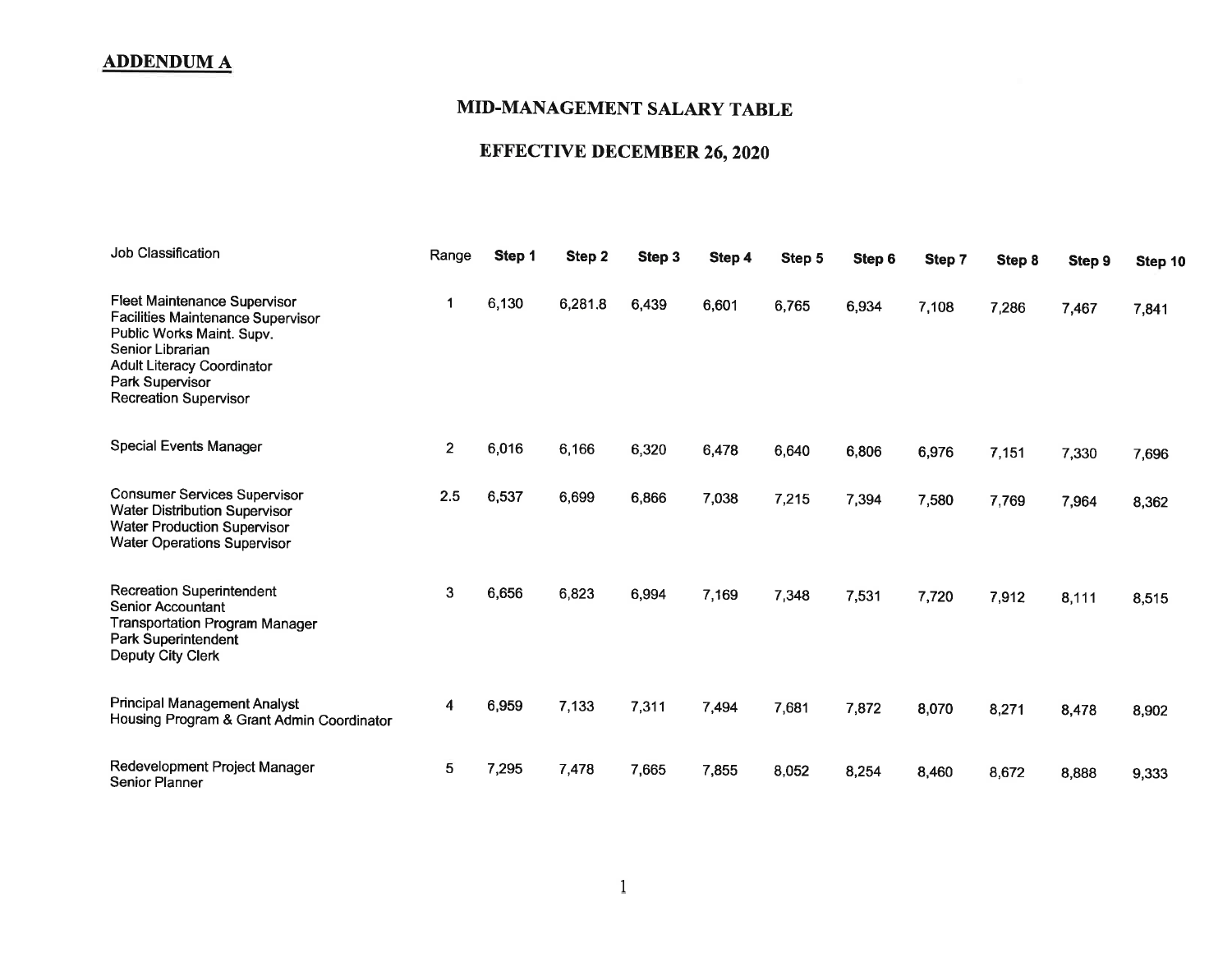$\mathcal{L}_{\rm{m}}$ 

# MID.MANAGEMENT SALARY TABLE

# EFFECTIVE DECEMBER 26, 2O2O

| Police Records/Dispatch<br><b>Communication Manager</b>                 | 6              | 7,647 | 7,839 | 8,035  | 8,235  | 8,441  | 8,652  | 8,869  | 9,090  | 9,318  | 9,784  |
|-------------------------------------------------------------------------|----------------|-------|-------|--------|--------|--------|--------|--------|--------|--------|--------|
| <b>Support Services Manager</b><br>Economic Development Project Manager | 6.5            | 7,769 | 7,965 | 8,163  | 8,367  | 8,576  | 8,791  | 9,010  | 9,235  | 9,466  | 9,940  |
| <b>Recreation Manager</b>                                               | $\overline{7}$ | 8,161 | 8,365 | 8,574  | 8,788  | 9,008  | 9,233  | 9,464  | 9,700  | 9,943  | 10,440 |
| <b>Fire Marshall</b>                                                    | 7.5            | 8,388 | 8,598 | 8,813  | 9,033  | 9,259  | 9,491  | 9,728  | 9,971  | 10,221 | 10,732 |
| <b>Building Official</b>                                                | 8              | 8,499 | 8,711 | 8,928  | 9,151  | 9,380  | 9,615  | 9,856  | 10,101 | 10,353 | 10,872 |
| <b>Water Utility Manager</b><br>Public Works Maint. Manager             | 8.5            | 9,134 | 9,363 | 9,596  | 9,836  | 10,082 | 10,335 | 10,593 | 10,857 | 11,129 | 11,686 |
| <b>Planning Manager</b>                                                 | 9              | 9,221 | 9,451 | 9,688  | 9,930  | 10,179 | 10,433 | 10,694 | 10,960 | 11,234 | 11,797 |
| <b>Assistant to City Manager</b>                                        | 9.5            | 8,035 | 8,236 | 8,442  | 8,653  | 8,870  | 9,091  | 9,319  | 9,552  | 9,790  | 10,280 |
| <b>Civil Engineering Associate</b>                                      | 11             | 6,960 | 7,134 | 7,312  | 7,495  | 7,682  | 7,874  | 8,071  | 8,273  | 8,479  | 8,905  |
| <b>Assistant City Engineer</b>                                          | 12             | 9,641 | 9,882 | 10,129 | 10,382 | 10,640 | 10,907 | 11,180 | 11,459 | 11,746 | 12,334 |
| Deputy Fire Marshal                                                     | 13             | 6,239 | 6,396 | 6,555  | 6,719  | 6,887  | 7,059  | 7,236  | 7,417  | 7,601  | 7,981  |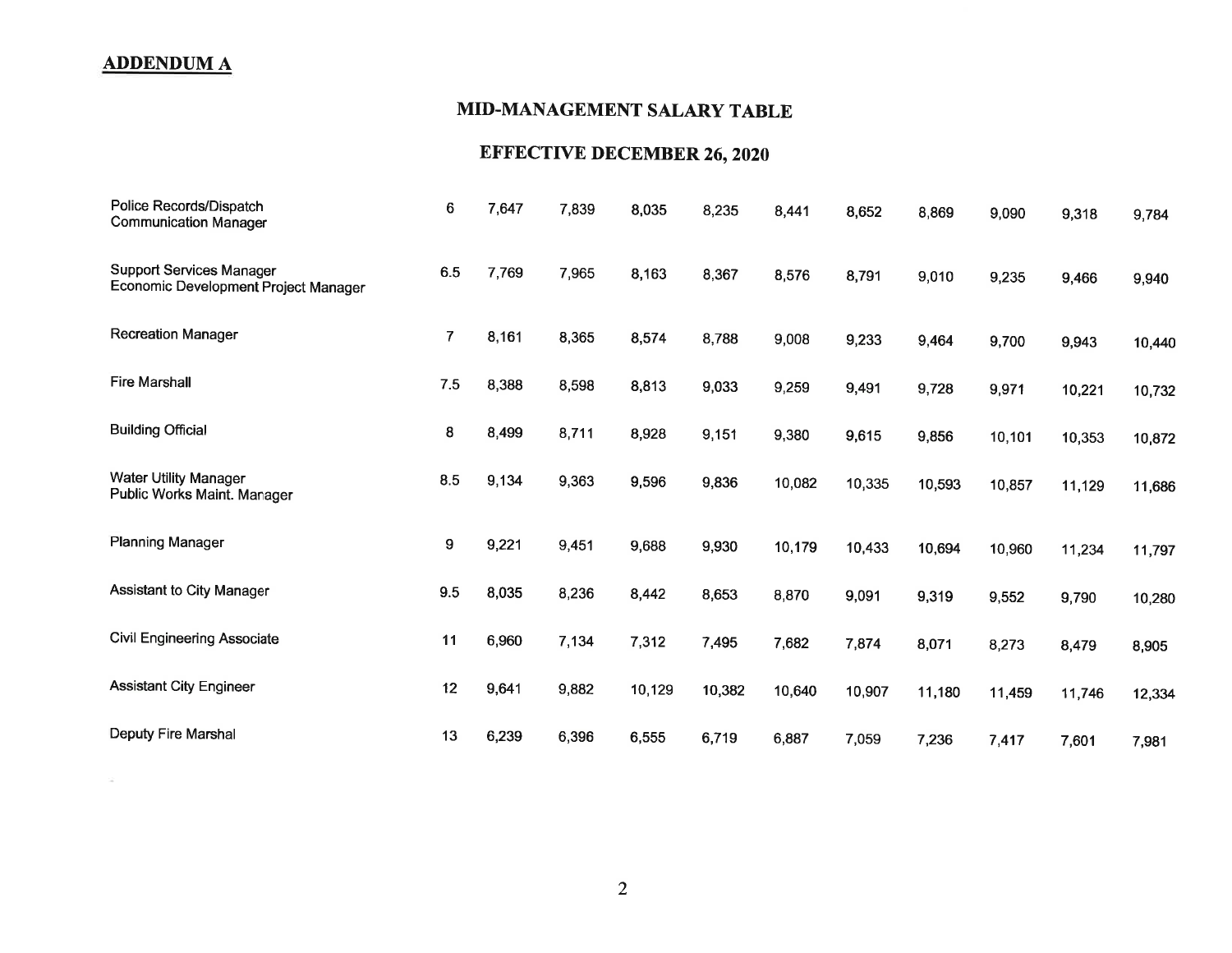## MID-MANAGEMENT SALARY TABLE

# EFFECTIVE JULY 10, 2021

| Job Classification                                                                                                                                                                                                                     | Range          | Step 1 | Step 2  | Step 3 | Step 4 | Step 5 | Step 6 | Step 7 | Step 8 | Step 9 | Step 10 |
|----------------------------------------------------------------------------------------------------------------------------------------------------------------------------------------------------------------------------------------|----------------|--------|---------|--------|--------|--------|--------|--------|--------|--------|---------|
| <b>Fleet Maintenance Supervisor</b><br><b>Facilities Maintenance Supervisor</b><br>Public Works Maint. Supv.<br><b>Senior Librarian</b><br><b>Adult Literacy Coordinator</b><br><b>Park Supervisor</b><br><b>Recreation Supervisor</b> | 1              | 6,222  | 6,376.1 | 6,536  | 6,700  | 6,866  | 7,038  | 7,215  | 7,395  | 7,579  | 7,958   |
| <b>Special Events Manager</b>                                                                                                                                                                                                          | $\overline{2}$ | 6,106  | 6,259   | 6,415  | 6,575  | 6,740  | 6,908  | 7,081  | 7,258  | 7,439  | 7,811   |
| <b>Consumer Services Supervisor</b><br><b>Water Distribution Supervisor</b><br><b>Water Production Supervisor</b><br><b>Water Operations Supervisor</b>                                                                                | 2.5            | 6,635  | 6,799   | 6,969  | 7,144  | 7,323  | 7,505  | 7,694  | 7,885  | 8,083  | 8,487   |
| <b>Recreation Superintendent</b><br><b>Senior Accountant</b><br><b>Transportation Program Manager</b><br><b>Park Superintendent</b><br><b>Deputy City Clerk</b>                                                                        | 3              | 6,756  | 6,925   | 7,099  | 7,276  | 7,458  | 7,644  | 7.836  | 8,031  | 8,233  | 8,643   |
| <b>Principal Management Analyst</b><br>Housing Program & Grant Admin Coordinator                                                                                                                                                       | 4              | 7,063  | 7,240   | 7,421  | 7,606  | 7,796  | 7,990  | 8,191  | 8.395  | 8,605  | 9,035   |
| Redevelopment Project Manager<br><b>Senior Planner</b>                                                                                                                                                                                 | 5              | 7,404  | 7,590   | 7,780  | 7,973  | 8,173  | 8,378  | 8,587  | 8,802  | 9,022  | 9,473   |
| <b>Police Records/Dispatch</b><br><b>Communication Manager</b>                                                                                                                                                                         | 6              | 7,762  | 7,956   | 8,156  | 8,359  | 8,568  | 8,782  | 9,002  | 9,227  | 9,458  | 9,931   |
| <b>Support Services Manager</b>                                                                                                                                                                                                        | 6.5            | 7,885  | 8.084   | 8,285  | 8,492  | 8,704  | 8,923  | 9,145  | 9,374  | 9,608  | 10,089  |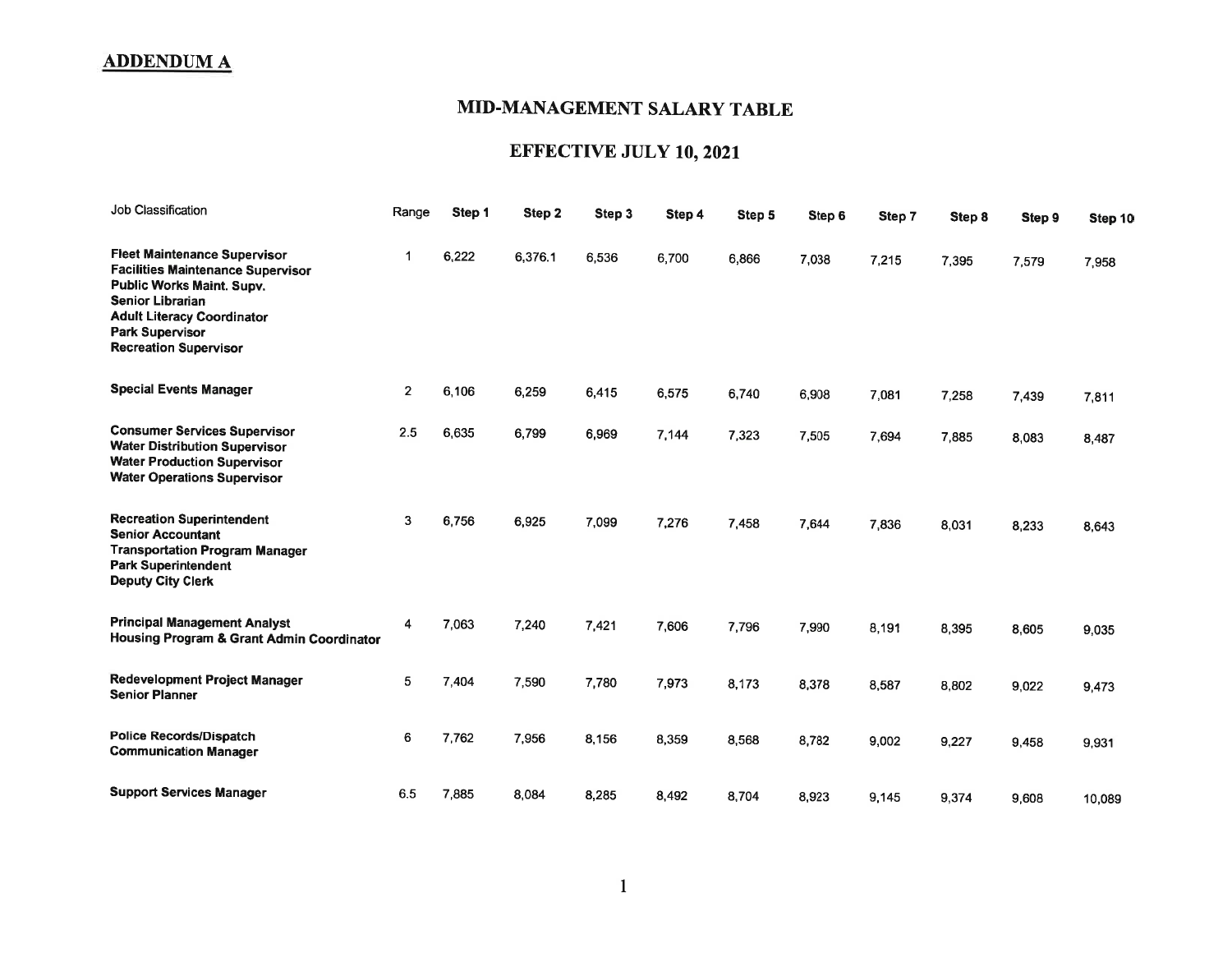## MID.MANAGEMENT SALARY TABLE

## EFFECTIVE JULY 10, 2021

Economic Development Proiect Manager

| <b>Recreation Manager</b>                                          | 7   | 8,283 | 8,490  | 8,702  | 8,920  | 9,143  | 9,371  | 9,606  | 9,846  | 10,092 | 10,597 |
|--------------------------------------------------------------------|-----|-------|--------|--------|--------|--------|--------|--------|--------|--------|--------|
| <b>Fire Marshall</b>                                               | 7.5 | 8,514 | 8,727  | 8,945  | 9,169  | 9,398  | 9,633  | 9,874  | 10,121 | 10,374 | 10,893 |
| <b>Building Official</b>                                           | 8   | 8,626 | 8,841  | 9,062  | 9,289  | 9,520  | 9,759  | 10,003 | 10,253 | 10,508 | 11,035 |
| <b>Water Utility Manager</b><br><b>Public Works Maint. Manager</b> | 8.5 | 9,271 | 9,504  | 9,740  | 9,984  | 10,233 | 10,490 | 10,751 | 11,020 | 11,296 | 11,861 |
| <b>Planning Manager</b>                                            | 9   | 9,359 | 9,593  | 9,834  | 10,079 | 10,331 | 10,589 | 10,854 | 11,125 | 11,403 | 11,974 |
| <b>Assistant to City Manager</b>                                   | 9.5 | 8,156 | 8,360  | 8,569  | 8,783  | 9,003  | 9,228  | 9,458  | 9,695  | 9,937  | 10,434 |
| <b>Civil Engineering Associate</b>                                 | 11  | 7,064 | 7,241  | 7,422  | 7,607  | 7,797  | 7,992  | 8,192  | 8,397  | 8,606  | 9,038  |
| <b>Assistant City Engineer</b>                                     | 12  | 9,786 | 10,030 | 10,281 | 10,538 | 10,800 | 11,071 | 11,348 | 11,631 | 11,922 | 12,519 |
| <b>Deputy Fire Marshal</b>                                         | 13  | 6,333 | 6,491  | 6,653  | 6,820  | 6,990  | 7,165  | 7,344  | 7,528  | 7,715  | 8,101  |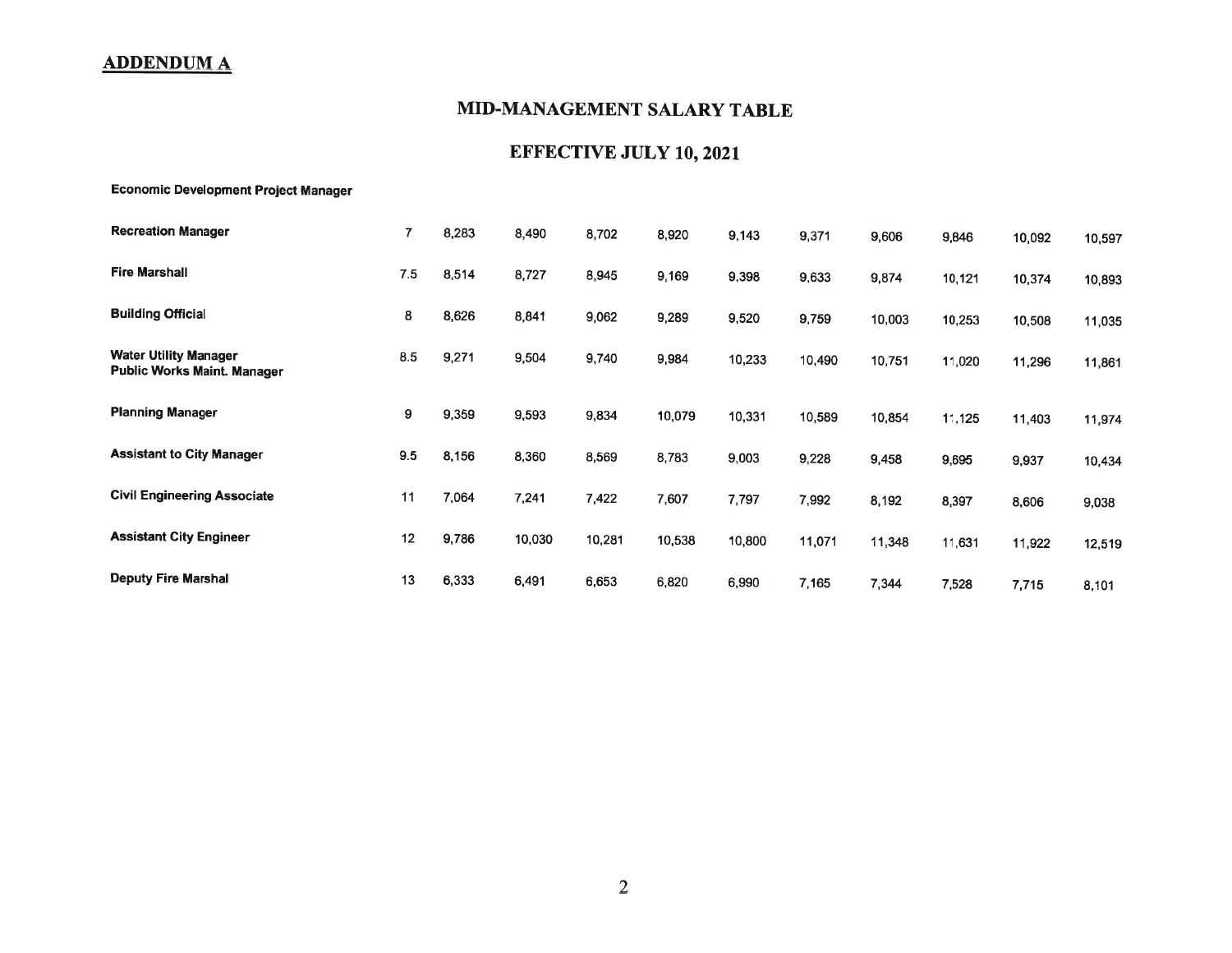#### MID.MANAGEMENT SALARY TABLE

# EFFECTIVE JULY 09, 2022

| Job Classification                                                                                                                                                                                                              | Range        | Step 1 | Step 2  | Step 3 | Step 4 | Step 5 | Step 6 | Step 7 | Step 8 | Step 9 | Step 10 |
|---------------------------------------------------------------------------------------------------------------------------------------------------------------------------------------------------------------------------------|--------------|--------|---------|--------|--------|--------|--------|--------|--------|--------|---------|
| <b>Fleet Maintenance Supervisor</b><br>Facilities Maintenance Supervisor<br>Public Works Maint. Supv.<br><b>Senior Librarian</b><br><b>Adult Literacy Coordinator</b><br><b>Park Supervisor</b><br><b>Recreation Supervisor</b> |              | 6,346  | 6,503.6 | 6,666  | 6,834  | 7,004  | 7,179  | 7,359  | 7,543  | 7,731  | 8,118   |
| <b>Special Events Manager</b>                                                                                                                                                                                                   | $\mathbf{2}$ | 6,228  | 6,384   | 6,543  | 6,707  | 6,875  | 7,046  | 7,223  | 7,403  | 7,588  | 7,968   |
| <b>Consumer Services Supervisor</b><br><b>Water Distribution Supervisor</b><br><b>Water Production Supervisor</b><br><b>Water Operations Supervisor</b>                                                                         | 2.5          | 6,767  | 6,935   | 7,109  | 7,286  | 7,469  | 7,655  | 7,848  | 8,043  | 8,245  | 8,657   |
| <b>Recreation Superintendent</b><br><b>Senior Accountant</b><br><b>Transportation Program Manager</b><br><b>Park Superintendent</b><br><b>Deputy City Clerk</b>                                                                 | 3            | 6,891  | 7,064   | 7,241  | 7,422  | 7,607  | 7,797  | 7,993  | 8,191  | 8,397  | 8,815   |
| <b>Principal Management Analyst</b><br>Housing Program & Grant Admin Coordinator                                                                                                                                                | 4            | 7,204  | 7,385   | 7,569  | 7,758  | 7,952  | 8,150  | 8,355  | 8,563  | 8,778  | 9,216   |
| Redevelopment Project Manager<br><b>Senior Planner</b>                                                                                                                                                                          | 5            | 7,552  | 7,741   | 7,936  | 8,132  | 8,336  | 8,545  | 8,759  | 8,978  | 9,202  | 9,662   |
| <b>Police Records/Dispatch</b><br><b>Communication Manager</b>                                                                                                                                                                  | 6            | 7,917  | 8,115   | 8,319  | 8,526  | 8,739  | 8,958  | 9,182  | 9,411  | 9,647  | 10,130  |

1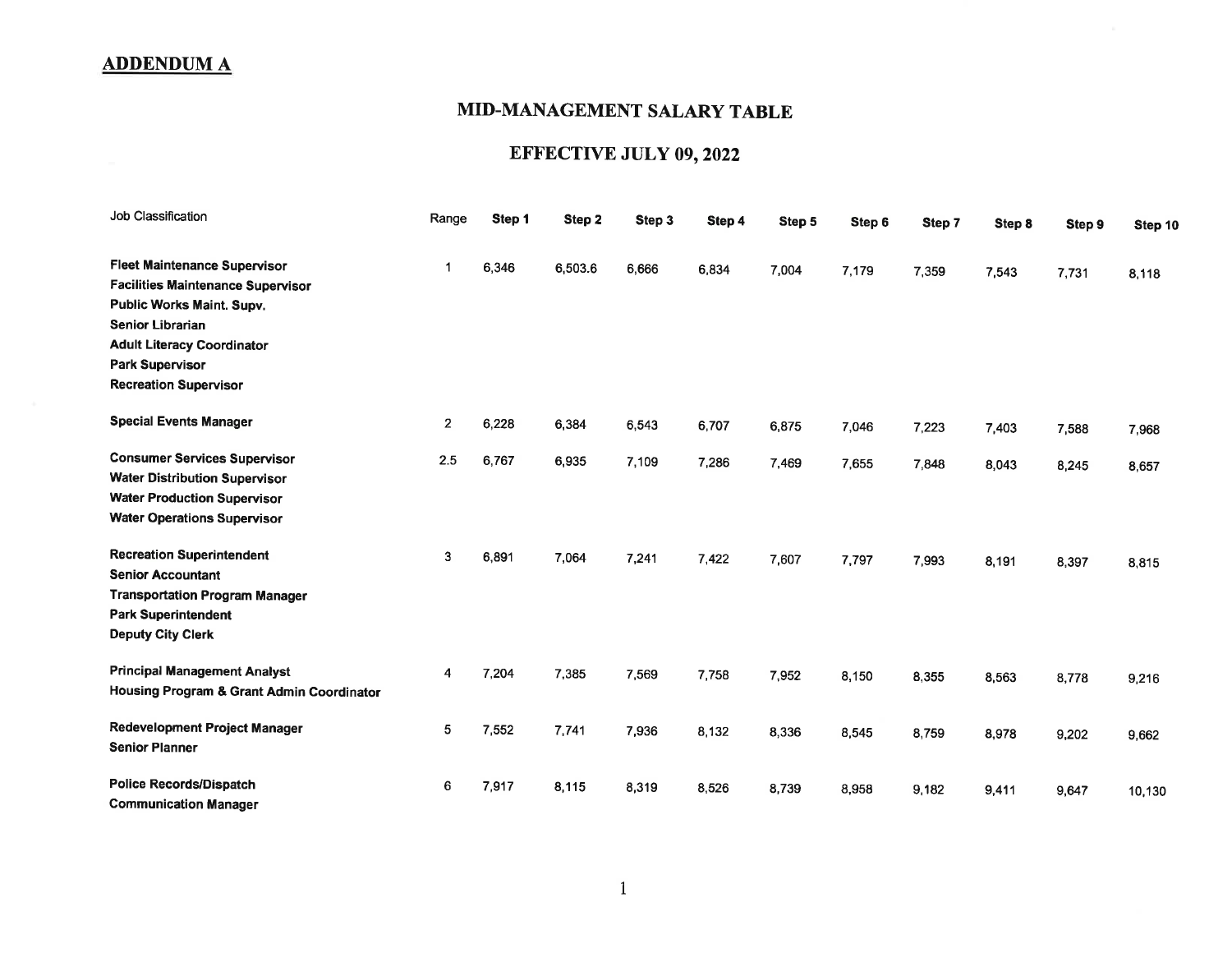## MID.MANAGEMENT SALARY TABLE

## EFFECTIVE JULY 09,2022

| <b>Support Services Manager</b>                                    | 6.5 | 8,043 | 8,246  | 8,451  | 8,662  | 8,878  | 9,101  | 9,328  | 9,561  | 9,800  | 10,291 |
|--------------------------------------------------------------------|-----|-------|--------|--------|--------|--------|--------|--------|--------|--------|--------|
| <b>Economic Development Project Manager</b>                        |     |       |        |        |        |        |        |        |        |        |        |
| <b>Recreation Manager</b>                                          | 7   | 8,449 | 8,660  | 8,876  | 9,098  | 9,326  | 9,559  | 9,798  | 10,043 | 10,294 | 10,809 |
| <b>Fire Marshall</b>                                               | 7.5 | 8,685 | 8,902  | 9,124  | 9,352  | 9,586  | 9,826  | 10,071 | 10,323 | 10,581 | 11,110 |
| <b>Building Official</b>                                           | 8   | 8,799 | 9,018  | 9,243  | 9,474  | 9,711  | 9,955  | 10,204 | 10,458 | 10,718 | 11,255 |
| <b>Water Utility Manager</b><br><b>Public Works Maint. Manager</b> | 8.5 | 9,456 | 9,694  | 9,935  | 10,184 | 10,438 | 10,700 | 10,966 | 11,241 | 11,522 | 12,098 |
| <b>Planning Manager</b>                                            | 9   | 9,546 | 9,784  | 10,030 | 10,280 | 10,538 | 10,801 | 11,071 | 11,347 | 11,631 | 12,213 |
| <b>Assistant to City Manager</b>                                   | 9.5 | 8,319 | 8,527  | 8,740  | 8,959  | 9,183  | 9,412  | 9,648  | 9,889  | 10,136 | 10,643 |
| <b>Civil Engineering Associate</b>                                 | 11  | 7,206 | 7,386  | 7,570  | 7,759  | 7,953  | 8,152  | 8,356  | 8,565  | 8,779  | 9,219  |
| <b>Assistant City Engineer</b>                                     | 12  | 9,982 | 10,231 | 10,486 | 10,749 | 11,016 | 11,292 | 11,575 | 11,864 | 12,160 | 12,770 |
| <b>Deputy Fire Marshal</b>                                         | 13  | 6,459 | 6,621  | 6,786  | 6,956  | 7,130  | 7,309  | 7,491  | 7,678  | 7,870  | 8,263  |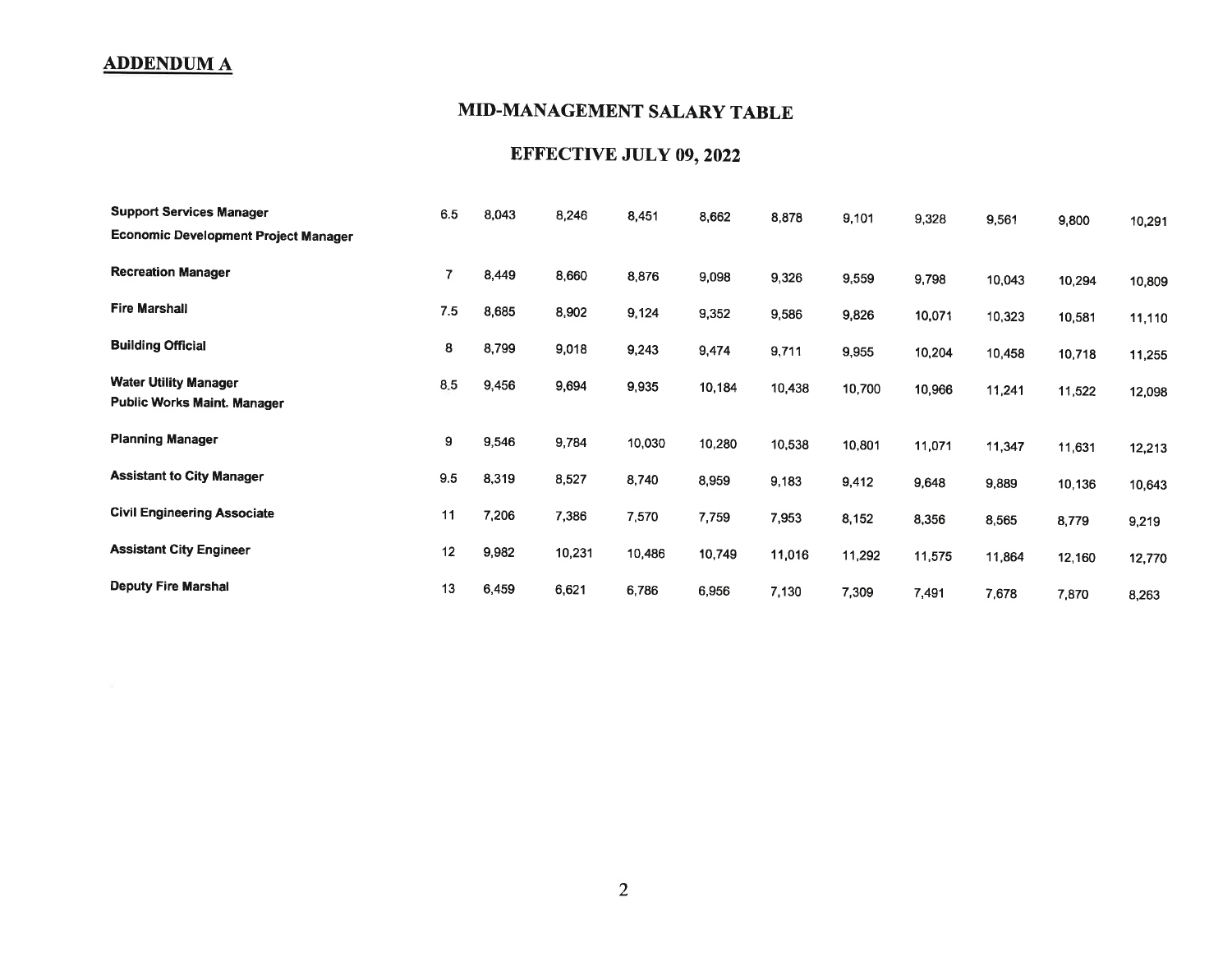## MID.MANAGEMENT SALARY TABLE

# EFFECTIVE JANUARY 07, 2023

| Job Classification                                                                                                                                                                                                                            | Range          | Step 1 | Step 2  | Step 3 | Step 4 | Step 5 | Step 6 | Step 7 | Step 8 | Step 9 | Step 10 |
|-----------------------------------------------------------------------------------------------------------------------------------------------------------------------------------------------------------------------------------------------|----------------|--------|---------|--------|--------|--------|--------|--------|--------|--------|---------|
| <b>Fleet Maintenance Supervisor</b><br><b>Facilities Maintenance Supervisor</b><br><b>Public Works Maint. Supv.</b><br><b>Senior Librarian</b><br><b>Adult Literacy Coordinator</b><br><b>Park Supervisor</b><br><b>Recreation Supervisor</b> | 1              | 6,409  | 6,568.6 | 6,733  | 6,902  | 7,074  | 7,251  | 7,433  | 7,618  | 7,808  | 8,199   |
| <b>Special Events Manager</b>                                                                                                                                                                                                                 | $\overline{2}$ | 6,290  | 6,448   | 6,609  | 6,774  | 6,943  | 7,117  | 7,295  | 7,477  | 7,664  | 8,047   |
| <b>Consumer Services Supervisor</b><br><b>Water Distribution Supervisor</b><br><b>Water Production Supervisor</b><br><b>Water Operations Supervisor</b>                                                                                       | 2.5            | 6,835  | 7,005   | 7,180  | 7,359  | 7,544  | 7,732  | 7,926  | 8,123  | 8,327  | 8,743   |
| <b>Recreation Superintendent</b><br><b>Senior Accountant</b><br><b>Transportation Program Manager</b><br><b>Park Superintendent</b><br><b>Deputy City Clerk</b>                                                                               | 3              | 6,960  | 7,134   | 7,314  | 7,496  | 7,683  | 7,875  | 8,073  | 8,273  | 8,481  | 8,904   |
| <b>Principal Management Analyst</b><br>Housing Program & Grant Admin Coordinator                                                                                                                                                              | 4              | 7,277  | 7,459   | 7,645  | 7,836  | 8,031  | 8,232  | 8,439  | 8,649  | 8,865  | 9.308   |
| Redevelopment Project Manager<br><b>Senior Planner</b>                                                                                                                                                                                        | 5              | 7,628  | 7,819   | 8,015  | 8,214  | 8,420  | 8,631  | 8,846  | 9,068  | 9,294  | 9,759   |
| <b>Police Records/Dispatch</b><br><b>Communication Manager</b>                                                                                                                                                                                | 6              | 7,997  | 8,197   | 8,402  | 8,611  | 8,826  | 9,047  | 9,273  | 9,505  | 9,743  | 10,231  |